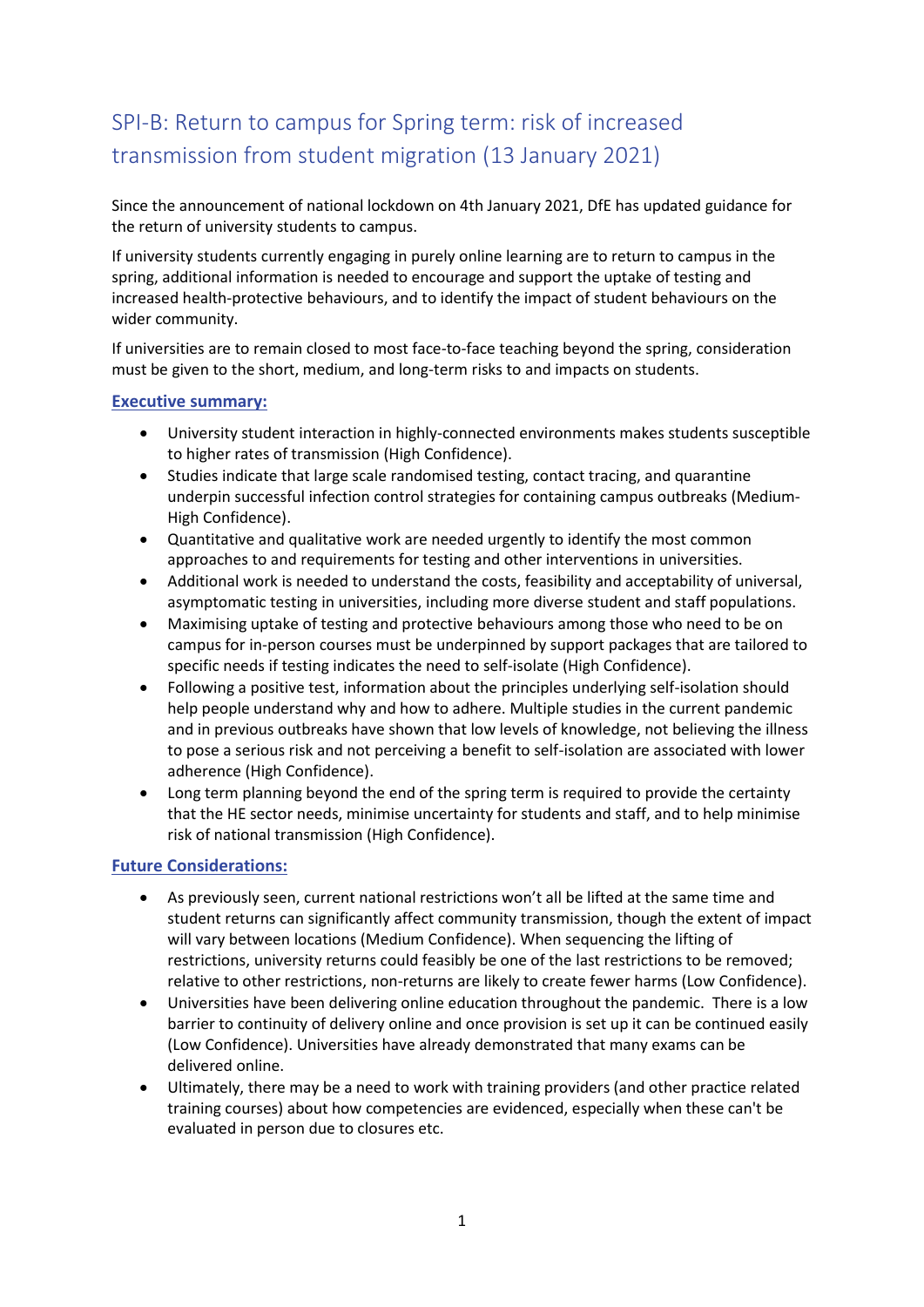## **1. Testing and Student Behaviour**

*DfE advises HE providers should set a clear expectation that all students should access coronavirus (COVID-19) testing on their return to university, including those returning to face-to-face teaching in January and those returning later. How can as many students as possible be encouraged to participate in mass testing on return to university?*

Modelling of COVID-19 in university settings indicates that students are highly connected through their courses, which makes them susceptible to higher rates of transmission [1]. **There is evidence to argue for a combination of measures to identify and contain infection, and to support students during outbreaks. Universal, asymptomatic testing of staff and students must be accompanied by other infection control measures as it cannot prevent or control outbreaks on its own.** These studies consider the effectiveness of testing and other measures (e.g. contact tracing, mask wearing, ventilation, quarantine, moving large classes online, etc.) against the disruption caused by these measures. Similarly, an analysis of the effectiveness of the Taiwanese experience of keeping universities open suggests that a combination of strategies that include containment and mitigation are needed [2]. **Results indicate that large scale randomised testing, contact tracing, and quarantine underpin successful strategies for containing campus outbreaks** [3]. Many universities are already requiring students to engage with organisational tracing, quarantine, and isolation procedures as part of their social contract between the university and students.

#### **Acceptability of testing in universities**

**Little is known about the feasibility and acceptability of universal, asymptomatic testing of staff and students in universities** [3]**.** A two-week trial involving the offer of four COVID-19 PCR (polymerase chain reaction) swabs to staff and students (N=1053) based in the Norwich Research Park (i.e. University of East Anglia and assorted business and research institutes) **found that repeated self-testing for COVID-19 using PCR is feasible and acceptable to a university population** [4]**.** They reported that 76% (798/1053) who registered provided at least one swab, and that 86% (687/798) of participants who received at least one result returned all four swabs (i.e. low dropout rate). A majority of participants (71%) agreed or strongly agreed that taking the swabs was easy to do. Feedback from 266 (59%) of respondents was generally positive including requests for continued testing, and 97% of participants reported that they would take up repeated testing if it was made available. Finally, an 11-item post-trial survey found high acceptability. Further research is needed to ascertain whether or not positive test results and resultant quarantine or isolation would impact the high levels of positive feedback and engagement with the process.

A note of caution is needed when interpreting these results. The generalisability of this work to a diverse Higher Education (HE) student population must be explored further [3]. The positive feedback from the post-trial survey was biased towards staff (81%), with only 16% of students engaging with this part of the study. Low rate of experimental uptake is a concern, with 19% of the eligible population enrolling, of which 24% dropped out without providing a sample. The researchers argue that the time of year (summer), pace of the study, and work from home guidance meant that many members of staff and students were not on campus**. Additional work is needed to understand the costs, feasibility and acceptability of universal, asymptomatic testing of staff and students in universities. Existing research must be extended to broader, more diverse student and staff populations, and focus on student perceptions, experience, and responses.**

#### **Barriers to student engagement with university mass-testing programmes**

**Student intention to engage with university testing programmes appear high. Greater understanding of the enablers and barriers to engagement will inform more effective programmes.** A December 2020 update of ONS data [5] exploring student intentions and views on COVID-19 testing found that: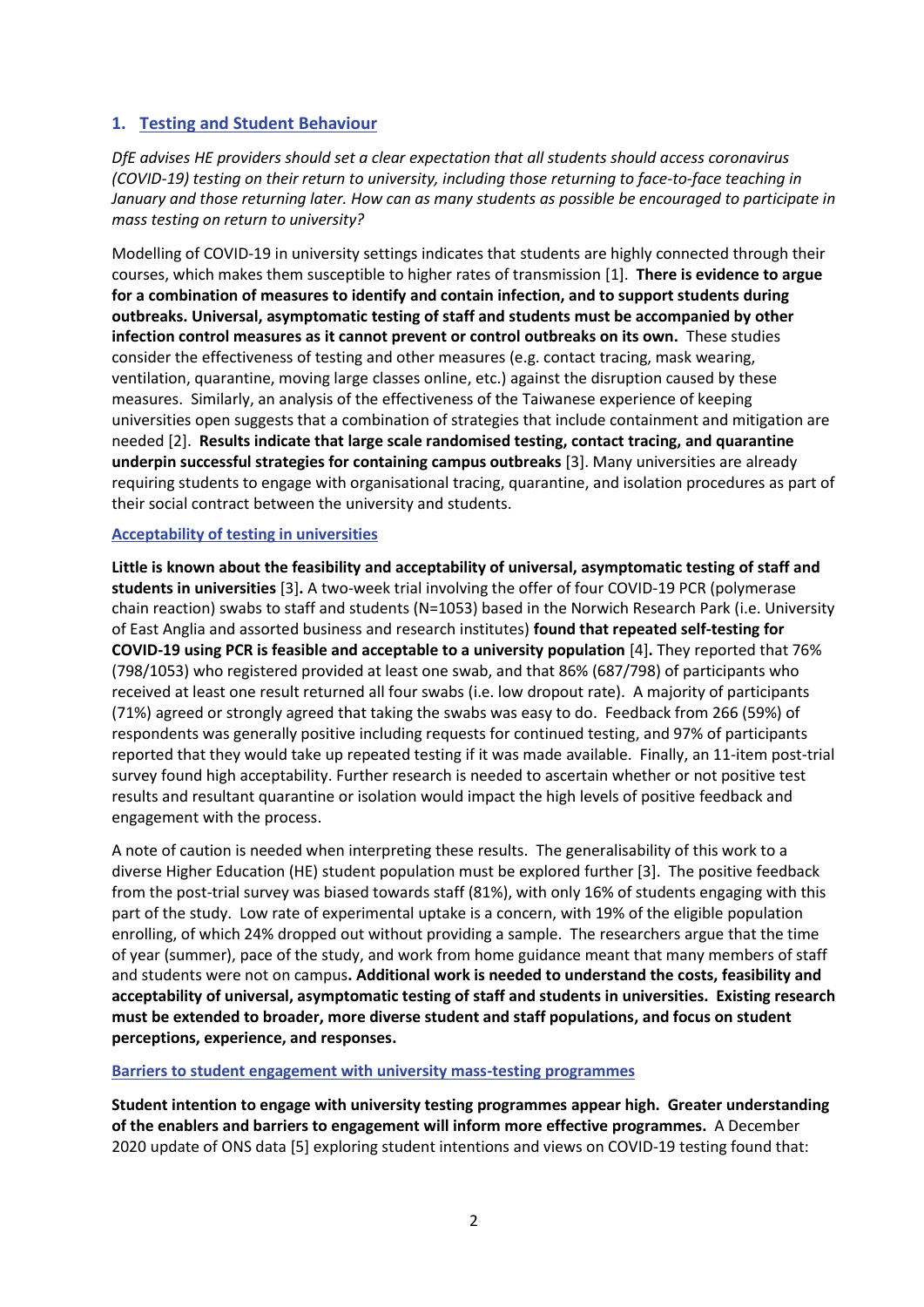- 2/3 of students have downloaded the NHS COVID-19 or Protect Scotland apps.
- Between 85% and 89% reported that they would request a test if they developed COVID-19 symptoms. Between 82% and 86% said that they would stay at home.
- 85% of students reported that they would be likely or extremely likely to share details of people they have been in contact with if contacted by the NHS test and trace service.
- The most common reason for not getting a test was a belief that they only need to self-isolate, wanting the test to go to someone else who needed it more, or if their symptoms had only been mild or had improved.

Low student response rates (2%) were a challenge for this wave of the ONS student insights survey [5]. This data is still useful as it demonstrates the variety of factors informing student unwillingness to request a test if they develop symptoms of C-19 (Annex A) [6]. The reasons provided echo previous SPI-B advice on "Increasing adherence to COVID-19 preventative behaviours among young people" and the importance of symptom recognition in leading people to request a test [7] [8].

## **Specifically, barriers to student engagement with mass-testing programmes upon return to university may include** [9]**:**

- **Uncertainty about whether to get tested**
- **Low perceived risk of coronavirus infection in self and contacts**
- **Concern about consequences of triggering self-isolation for self/others**
- **Concern about consequences of disclosing contacts**
- **Practical and psychological barriers to self-isolation**

## **Enablers to student engagement with university mass-testing programmes**

**Universities can also provide unique opportunities to address common barriers to mass uptake.** Their ability to do so will depend on the type of campus, courses, cohorts, embeddedness in local communities, relationships with on-and off-campus students, partnerships with external organisations (e.g. clinical placements), practical, and research capabilities.

## *Access:*

Where students are undertaking courses with clinical and professional preparation components (e.g. medicine and nursing, but also education), testing arrangements and requirements will likely be informed by contracts with placement sites, such as NHS acute trusts. **Adherence to these arrangements and requirements can be used as an additional tool to ensure uptake of testing.**

## *Support:*

**HE institutions should put in place strategies to support students who are required to isolate to promote adherence to testing and isolation, including by providing dedicated accommodation where it is feasible to do so to minimise ongoing transmission in halls of residence or shared housing** [10]**.** Rates of self-isolation following a positive test would likely be improved with the addition of different forms of support [7]. These include:

- **Financial support:** Ensuring that those required to self-isolate would not experience financial hardship in doing so. Young people are more likely than adults to work in occupations with high numbers of social contacts, and with less recourse to sick pay, which may undermine their motivation to seek testing and ability to isolate in response to symptoms. Policy should be coordinated to ensure any offer to students does not cause inequalities by trumping the offer to other groups such as the self-employed and casual worker.
- **Tangible, non-financial support:** Support for isolation does not always need to be financial. Avoiding catch-all funding can help universities avoid incentivising positive testing – i.e. when the package for testing positive makes such an outcome appear desirable and therefore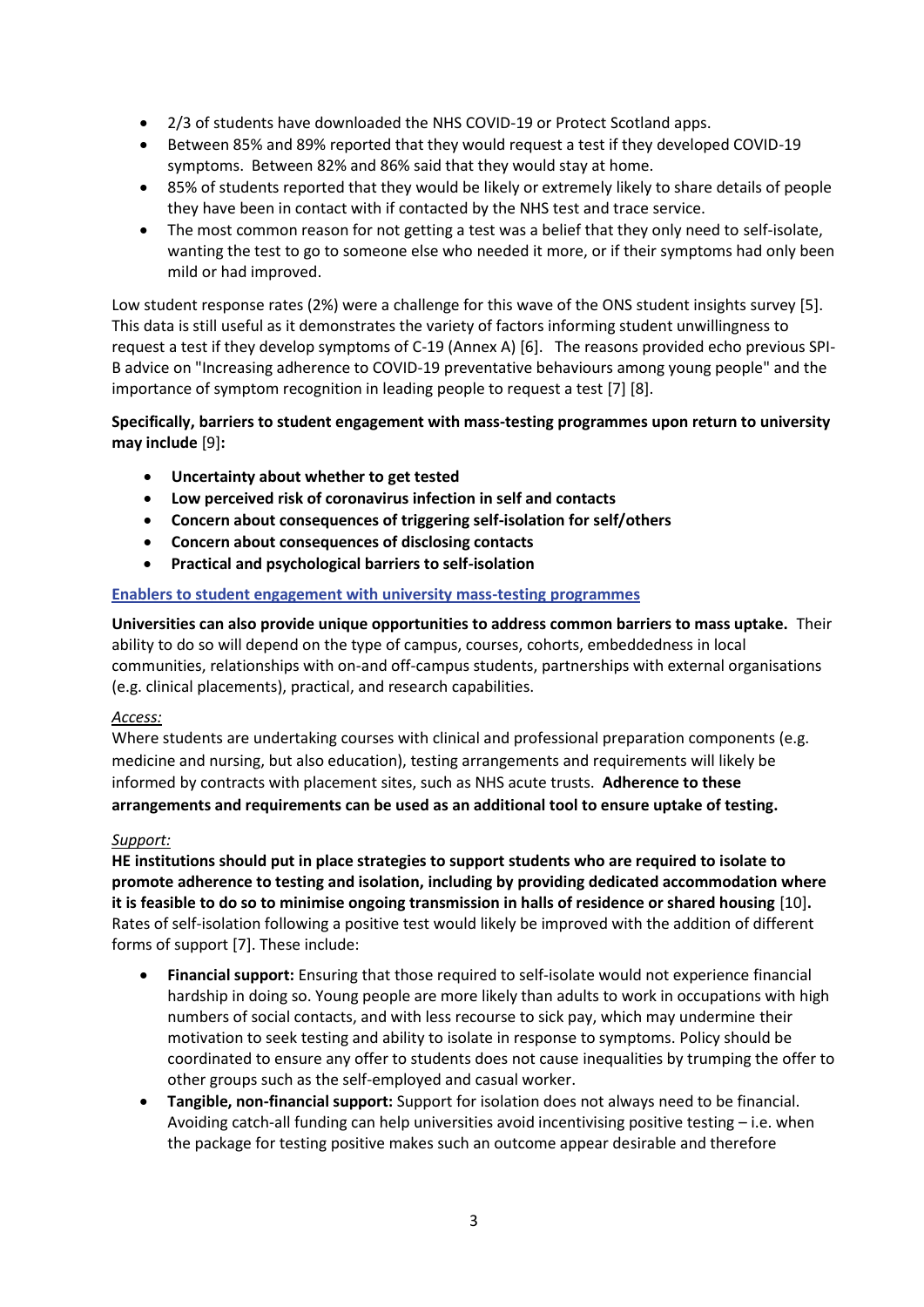influences behaviour. Instead, consider the aims of the specific modes of support rather than catch-all funding. For example, facilitating social connections through access to data.

- **Proactive outreach** is needed, to identify and resolve any practical needs that people have (e.g. access to food).
- **Information:** Improved communication to the general public explaining how and when to selfisolate, and why it helps, would be useful, in addition to more detailed advice for those selfisolating (e.g. a help-line or SMS service). This information will also need to be adapted to specific target groups such as university staff and students. Diversity within the staff and student population must be considered when developing targeted communications.
- **Educational support:** Accessible, high quality online education must be provided to students who are unable to attend in person. This will help offset the belief that face-to-face education is better, which can act as an incentive not to isolate.
- **Emotional support:** For those who need it, access to social support or more formal clinical interventions delivered remotely if possible. Wellbeing in young people may impact their ability to adhere to interventions. Online, NHS and settings-based interventions to support young people's mental health and wellbeing should be increased. [7] Most universities will have counselling services. These may require additional support to cope with increased demand.

**Provision of a support package that encompasses these six components**, should be rolled-out and evaluated as a matter of urgency in order to realise the considerable investment made in testing programmes, and the potential of testing and self-isolation to contribute to economic recovery and prevention of disease [11]. Although the focus of this paper is on student support, packages of support must also involve and support the workforces that support students such as lecturers, professional services, cleaners, security staff, and others.

#### *Communication:*

**Guidance on how to behave is more likely to be adhered to if people understand the reasons they are asked to take certain actions, and if it is co-produced with a broadly representative group of the staff and students who will be affected by it** [10].

- 'Clear, consistent communications and an intuitive web application are needed for helping participants to understand the need for testing and the process of undertaking and returning the test' [4]. **All communications, whomever they target, should be appropriate and accessible for young people** [7]. This should be supported by prompts (e.g. posters, signs) in relevant settings.
- **Following a positive test, information about the principles underlying self-isolation should help people understand why and how to adhere. Multiple studies in the current pandemic and in previous outbreaks have shown that low levels of knowledge, not believing the illness to pose a serious risk and not perceiving a benefit to self-isolation are associated with lower adherence.** The importance of making information clear should not be underestimated. Targeted messages to those who are self-isolating may also be helpful [11].
- The majority of students studying in person at HE institutions during the January 2021 restrictions are from clinical courses such as medicine, nursing and allied health professions. This poses a challenge in terms of additional pathways of exposure (see below) but it also poses an opportunity, as these students are being socialised into professional 'helping' careers**. Targeted messaging to support adherence to protective behaviours, including testing, should draw on professional responsibilities and codes of practice to align these protective behaviours to aspirational professions and developing identities (e.g. 'first do no harm', GMC Good Medical Practice)** [12].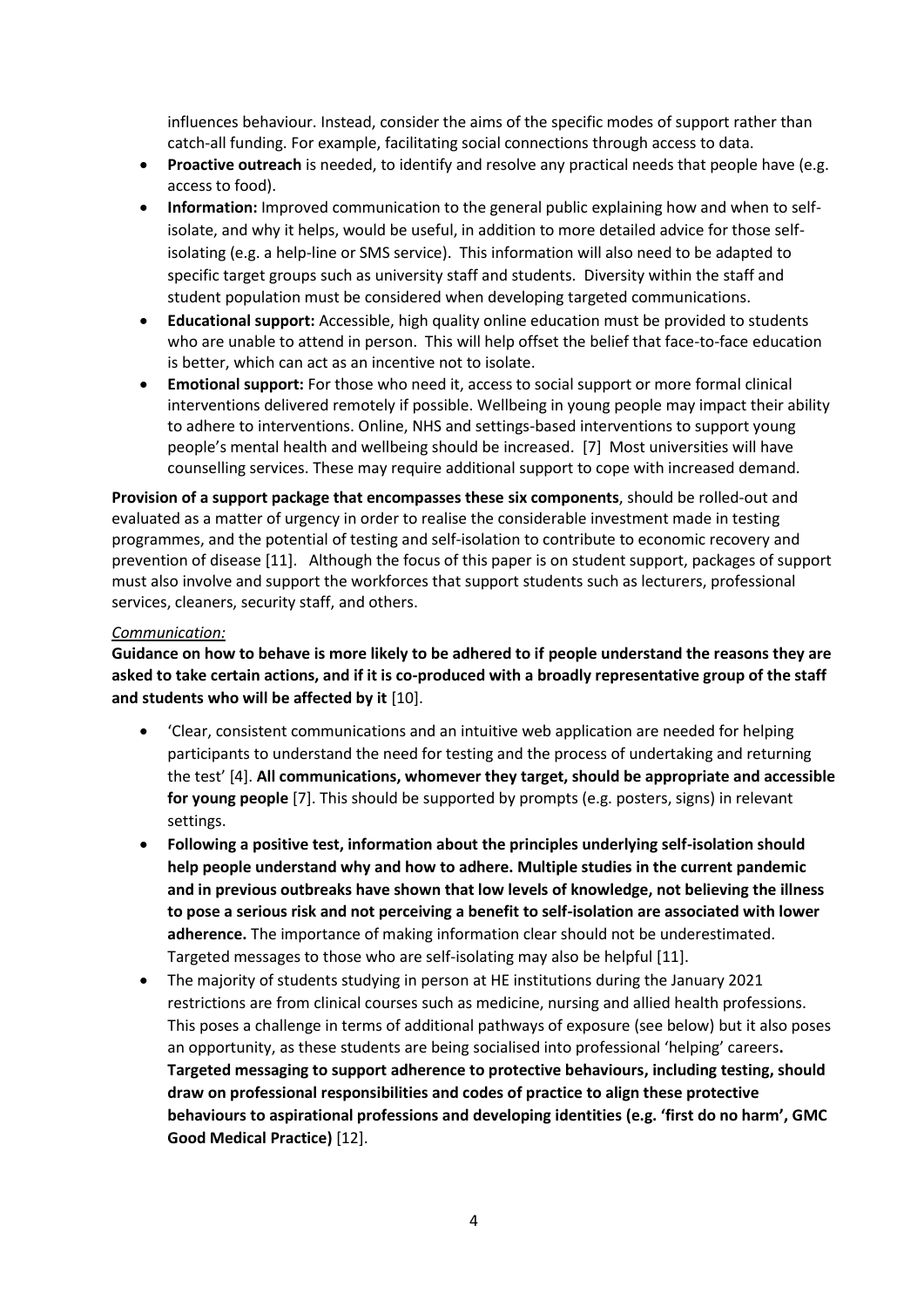• Student intentions and efforts to follow COVID-19 related guidance must be recognised and reinforced. The evidence supports this though university students are often put in the frame for driving the infection.

#### *Co-design:*

High levels of engagement also require bridging cultural and language barriers to achieve engagement across diverse communities. **The key principles for achieving this include co-design with representatives of target communities of interventions and messages, and promotion of testing and isolating in terms of an ethic of care for others rooted in collective identities and norms** [13].

High levels of engagement in health-related interventions are built on trust, shared goals, and perceived fairness. Trust in those running services may be particularly important for engagement in government test and trace systems, with perceived credibility of government associated with likelihood of selfisolating [13]. **Data suggest that young people may have strong motivation to adhere, but this is undermined by lack of trust in government and lack of clear information** [7].

#### *Additional Considerations for Testing and Student Behaviour:*

A variety of university testing programmes and approaches are posted online [14] [15][16]. However, there is a dearth of easily accessed data on what is currently happening in universities. This need for data extends beyond testing to include the other combinations of protective actions universities are taking (e.g. ventilation, one-way systems, face masks, etc.). **Quantitative and qualitative work are needed urgently to identify the most common approaches to and requirements for testing and other interventions in universities.** If institutions are not implementing specific interventions, it would be useful to understand why.

Universities may wish to consider creating a social norm around testing for staff and students where it becomes socially unacceptable not to adhere to testing programmes. There is a risk that students will believe that their initial test upon return applies throughout their term**. The need for regular testing must be communicated clearly**. While the Norwich COVID-19 testing initiative pilot suggests that students may be open to repeated testing if offered, assumptions about the acceptability of a mandatory approach must be tested. It is worth discussing whether access to university spaces will be made conditional on students having recent negative results and what will happen to existing students who decline testing. It may be possible to prioritise students who need to travel to university in local testing centres prior to their departure.

Further consideration must be given to the ways in which a record of testing can (or should) be linked to student ID's and access. Again, the Norwich Covid-19 testing initiative included useful suggestions about data and reporting of test results to students [4].

Finally, the diversity of student populations must be recognised alongside the varied impacts of a positive test result. Some students will be unable to isolate due to caring responsibilities, others due to their household conditions, others due to their financial situation, etc. Support packages must be flexible enough to support those most in need to enable them to engage with the requirements of the testing system.

## **2. Impact on the wider community**

*In September, there was an increase in the rate of transmission across regions at the same time as students were returning. Is there any evidence of a connection between the two?* 

**Links between university students and the wider community are diverse.** It is important to gain a better understanding of these links and interactions as, 'reduction of infectious disease transmission in this demographic will reduce overall community transmission, lower demands on health services and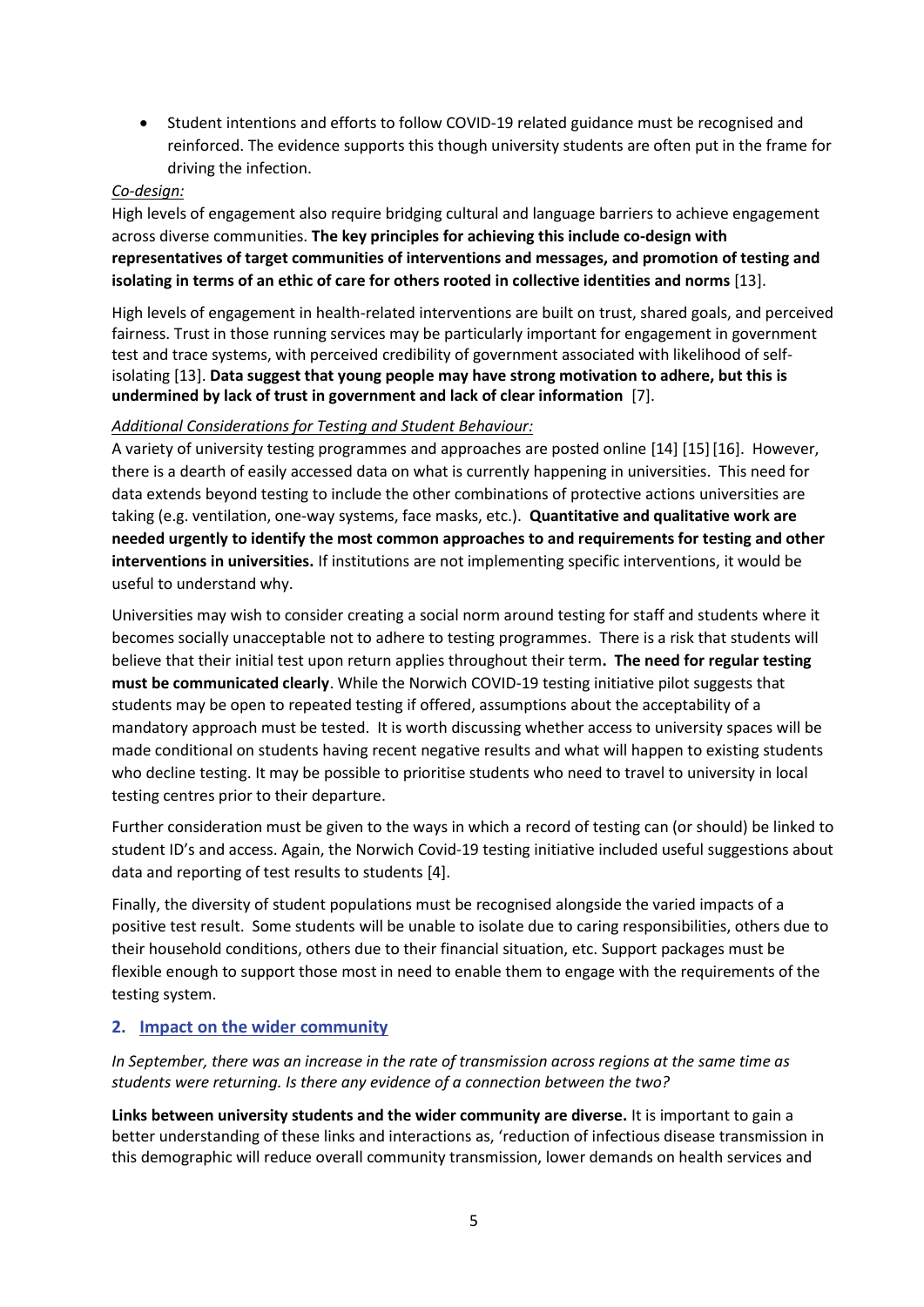reduce risk of harm to clinically vulnerable individuals while allowing vital education activity to continue' [17]. Some of the links between universities and wider communities will be determined by the type of university (e.g. rural, urban (suburbs), urban (city centre), science parks), campus designs (selfcontained, or spread-out across multiple campuses), university programmes of study (e.g. health, management, security, geography, physical sciences and STEM, SHAPE, and more), the number of students and staff who live on campus or in the community, the number of students and staff who commute, and the number of students who take on campus-based or local employment.

Consider clinical placements which may carry a particular risk to wider communities and to students of localised outbreak arising from non-adherence, where the transmission pathway is clinical contacts in students undertaking clinical courses. This is poorly characterised. Additionally, there is no strong evidence that those in HE demographics in general play a smaller role in transmission than adults in the general population (medium confidence). **Evidence suggests there are a higher proportion of asymptomatic cases among younger age groups, meaning that cases and outbreaks are likely to be harder to detect among student populations** [10]**.**

DfE reported that 62% of students in the HE sector surveyed by NUS had a job alongside their study in the latest academic year (7,239 HE responses, weighted to HE student population) [18]. 24% of HE students surveyed were in part time employment, 13% had zero hours contracts, and 12% were in full time employment [19]. This is only part of the picture, however, with HESA reporting great variation in the number of staff and students commuting to English HEIs by region. These figures increase to over 50% in Greater London.





Source: HESA 2018/19 Estates data for English Higher Education Institutions, published: https://www.hesa.ac.uk/data-andanalysis/estates/table-4. Based on complete data for 84 providers for students, and 89 providers for staff. Averages were calculated internally. Public transport includes Bus and Train.

While we are more reliant on modellers to illustrate the impact of on and off-campus employment, accommodation, socialising, and commuting on infection rate, the **behavioural and social sciences can bring fresh insights into the understanding of the dynamics connecting universities to communities. For example, around 25% of the student population stay in the family home during their university degrees**. Their 'commuter student' status can intersect with other disadvantages such as lower Socioeconomic Status, BAME backgrounds, mature students, and students who are the first generation in their families to enter higher education [20]. Commuter students also tend to have poorer outcomes compared to students who relocate to a university to study, report lower rates of belonging, engage in lower rates of continuation, and receive lower degree classifications [20]. Specific communications on managing infection risk should include commuter students and students with part time jobs or caring responsibilities [10].

In terms of longer-term impacts, the closure of universities during COVID-19 has the potential to amplify the importance of the contributions these institutions make to society. **Specifically, unless mitigations**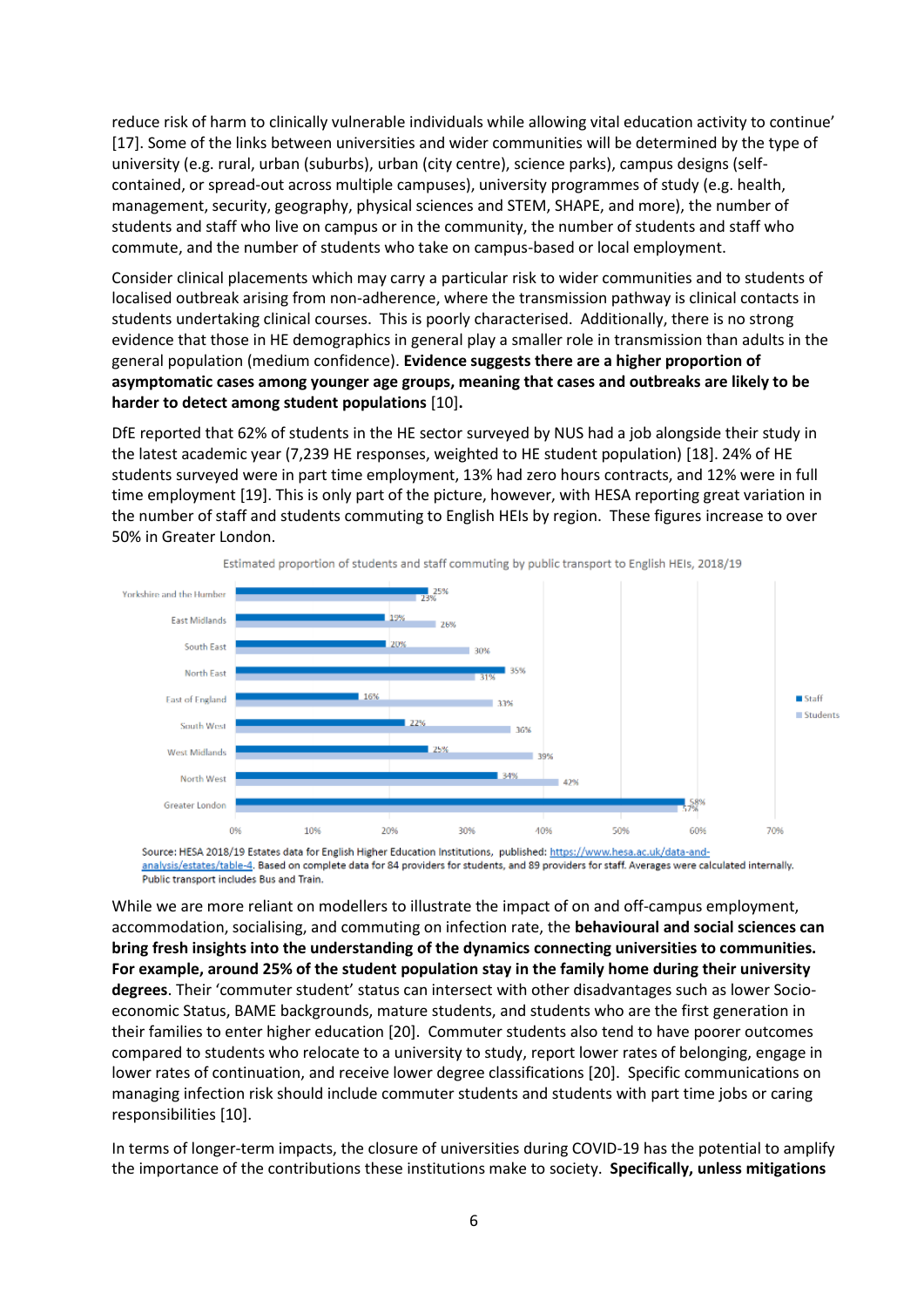**are put in place, university suspension and disruption interrupts the supply chain of newly trained graduates into key worker professions including health (nursing, medicine), social care, science, engineering, teaching, and more.** 'Suspending university education would increase existing shortages of essential degree-qualified workers across multiple sectors' [17].

In spite of these potential long-term impacts, the relationship between universities and transmission suggests that, when sequencing the lifting of restrictions, university returns could feasibly be one of the last restrictions to be removed; student returns are likely to make a big difference to transmission and, relative to other restrictions, non-returns are likely to create fewer harms if alternative modes of education, training and accreditation are found.

# **3. Risk to students and those of their age group**

*What transmission behaviours have been observed for young people in this age group who are students in higher education, compared to those who are not and have stayed in the wider community? Is there any evidence to suggest that students are less at risk when in a university setting?*

Universities expose young people to very large numbers of social contacts**. Young people are more likely to live in all-adult, crowded, multi-occupancy housing often with poor ventilation which may further contribute to rapid transmission** [7]. Therefore, accommodation and social interactions are likely to be a high-risk environment for transmission to occur [22]. Recent ONS Universities Surveillance work investigated the risk of infection to students in different settings [20]. Bringing together information gathered at a number of English universities, they found:

- The risk of transmission to be greater in residential settings such as halls and student houses
- Minimal evidence of the virus being spread in face-to-face teaching settings such as classrooms and lecture theatres.
- The largest outbreaks occurred in halls of residences.

However, students living in halls were over-represented in the testing data, so the higher rates found in halls may be influenced by students living in halls being more likely to present for testing than those in private accommodation. Where possible, strategies to mitigate transmission risk include segmentation of students to co-locate courses or year groups, and good communication on behaviour and hygiene in household and social environments [10].

## **Student Behaviours and Risk Mitigations**

In many respects, student behaviour may be less risky than that of other adults. ONS data found that students reported that they were more likely not to have left their residence in the past seven days prior to being surveyed (between 2 and 3 in 10) than the general public (less than 1 in 10). These ONS surveys also shown students reporting high levels of adherence to social distancing (2 meters), hand washing, and a decrease in inviting others over [5].

**Greater recognition of high-risk activities and the associated evidence-based mitigations can facilitate the re-opening of universities when levels of infection decrease.** Behaviours identified through a Hazard Analysis of Critical Control Points (HACCP) framework assessed the risks associated with university student activity and identified key critical control points for on and off-campus university student's activities, lifestyle and interaction patterns [17]. This approach identifies behaviours that are likely to present direct and indirect risks for the transmission of SARS-CoV-2. Critical Control Points are points at which pathogen transmission can be prevented or eliminated. Table 1 provides a summary of high-risk CCPs. Each point provides an opportunity to identify and adopt measures to reduce transmission risks for students who are currently on campus, and students who will return when the infection rates decrease. Evidence-based recommendations accompany each CCP in the original document.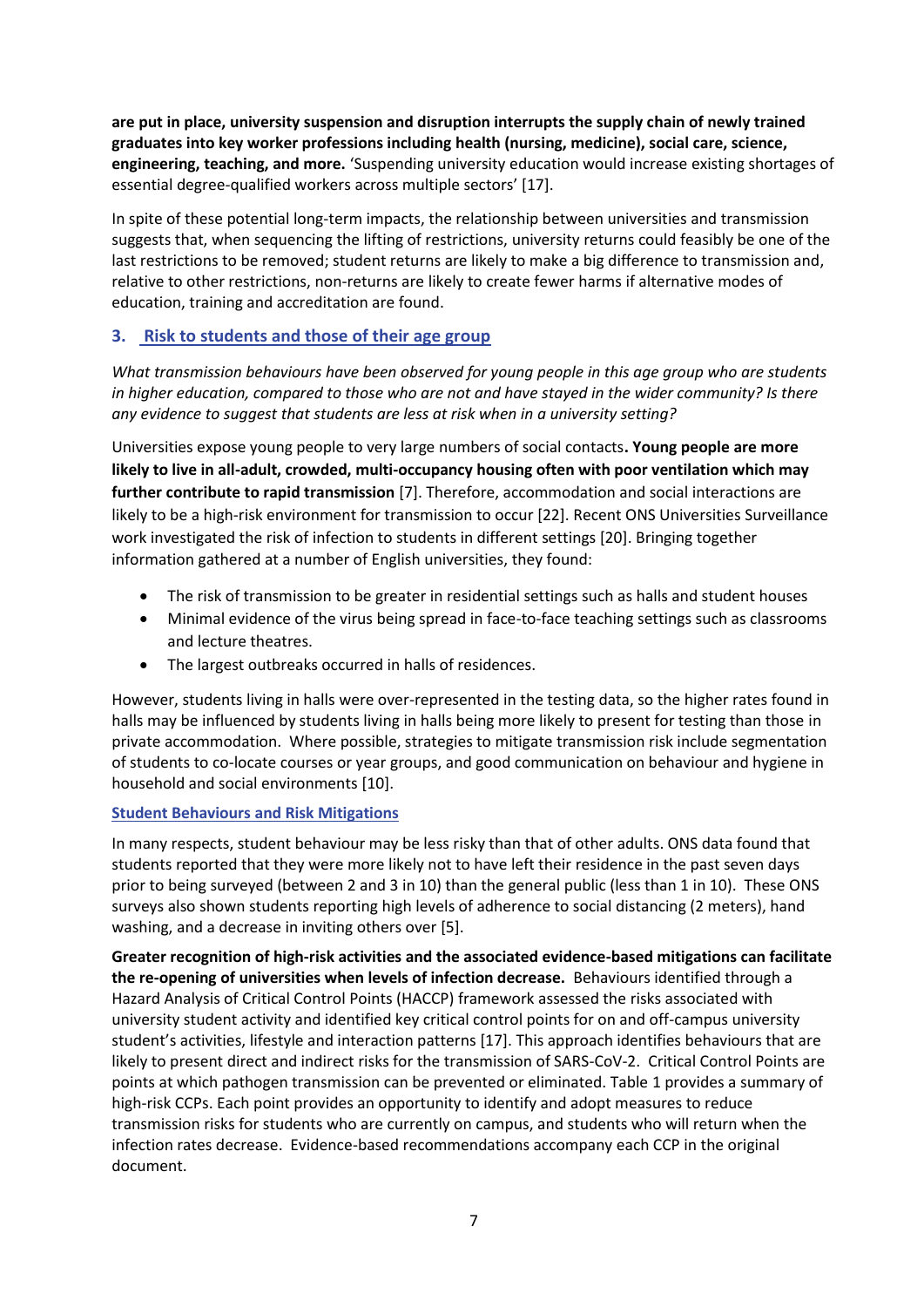| Table 1: A summary of the high risk activities identified through a Hazard Analysis of Critical |                                              |                                                  |  |
|-------------------------------------------------------------------------------------------------|----------------------------------------------|--------------------------------------------------|--|
| Control Point (HACCP) Assessment [17]                                                           |                                              |                                                  |  |
| 1.                                                                                              | Preventing arrival of virus into the student | 12. Singing/Cheering                             |  |
|                                                                                                 | household                                    |                                                  |  |
| 2.                                                                                              | Shared car/minibus journey (including        | 13. Participation in conferences, meetings, etc. |  |
|                                                                                                 | shared transport to placements, sporting     |                                                  |  |
|                                                                                                 | events, field courses, social events, etc.)  |                                                  |  |
| 3.                                                                                              | Returning to university household after      | 14. Sharing accommodation on field courses       |  |
|                                                                                                 | time (overnight) away                        |                                                  |  |
| 4.                                                                                              | Interaction with people beyond university    | 15. Examining patients (High-Low depending on    |  |
|                                                                                                 | household (this includes the students        | use of PPE)                                      |  |
|                                                                                                 | having different placement groups to their   |                                                  |  |
|                                                                                                 | household members)                           |                                                  |  |
| 5.                                                                                              | Sharing of personal items                    | 16. Remaining within one room whilst on          |  |
|                                                                                                 |                                              | placement                                        |  |
| 6.                                                                                              | Indoor queuing/crowding                      | 17. Moving around within buildings               |  |
| 7.                                                                                              | Sharing of study facilities                  | 18. Sessions in teaching rooms                   |  |
| 8.                                                                                              | Outdoor queuing                              | 19. Working in a group                           |  |
| 9.                                                                                              | Sharing of prayer facilities                 | 20. Seating in teaching rooms                    |  |
|                                                                                                 | 10. Sharing of changing facilities           | 21. Undertaking physical exams such as           |  |
|                                                                                                 |                                              | OSCEs/consultation skills/physical manipulation  |  |
|                                                                                                 | 11. Sharing training/practice facilities     | 22. Provision of ad hoc in-person support (e.g.  |  |
|                                                                                                 |                                              | advisors, last minute support)                   |  |

#### **Student Mental Health**

**Disruption and closure of universities during COVID-19 carry mental and physical health costs for university students. While individuals under 25 years of age are least in danger from the virus, they stand to disproportionately shoulder the most significant long-term burden as a result of the efforts to control the virus.** 'These dis-benefits/disadvantages include reduced education, reduced employment opportunities, living longer with degraded quality public services that in turn includes education that is likely to be highly resource-restricted in the near future' [23] [17].

Young people's (16-24 year olds) mental health was disproportionately affected during the last stay at home order. University College London found that loneliness during early lockdown was common for 18-24 year olds in the UK at an age when social contact counts tend to peak rather than contract [24] [25]. Full-time home-study increased loneliness and was often beset by practical problems; young adults are often living in rented accommodation without adequate space and quiet to study effectively [24] and where high-quality internet access and access to a PC or laptop cannot be assured [26] [27].

There is evidence of physical and mental health impacts from missing or limited access to education and from the reduced social interaction and support that can arise from remote learning. Although direct evidence in HE is more limited than in schools, survey evidence related to COVID-19 indicates disruption to research and learning, lower wellbeing and increased mental distress [5]. Further restrictions and short-term actions such as isolation in response to test and trace may have additional impacts on wellbeing.

Data may be limited, but COVID-19 specific-impacts can be observed. The Covid Student Insights Survey reported the following statistics as part of the November and December waves of results [28] [5].

• **More than half (57%) of respondents reported a worsening in their mental health and wellbeing** between the beginning of the autumn term (September 2020) and the November survey.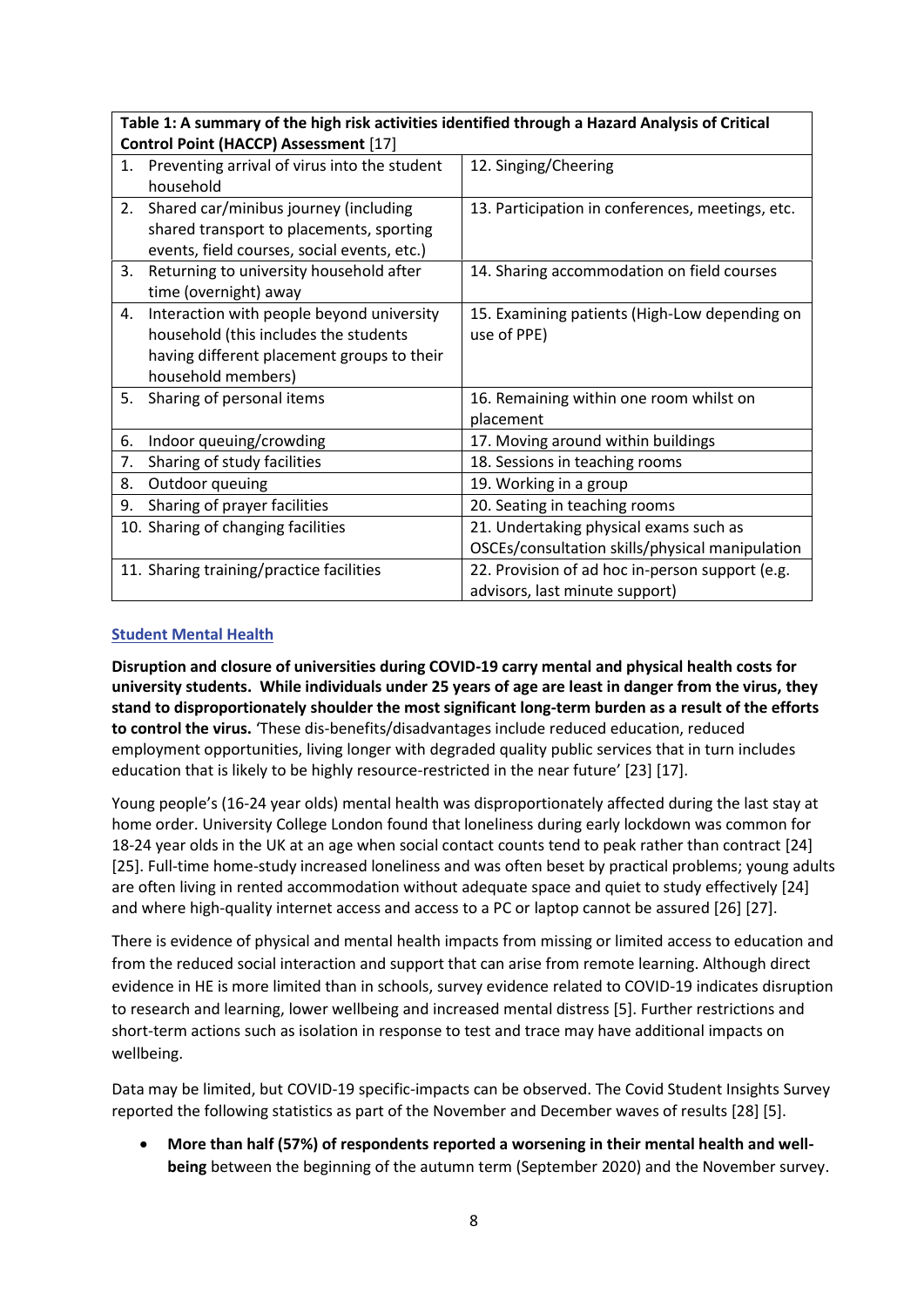- Changes to the student experience because of COVID-19 resulted in 29% of students reporting being dissatisfied or very dissatisfied with their academic experience, and over half (53%) of students reported being dissatisfied or very dissatisfied with their social experience in the autumn term.
- The main reasons for dissatisfaction with their academic experience related to limited opportunities for social or recreational activity (86%), limited opportunities to meet other students (84%) and limited access to sports and fitness facilities (52%).
- **Students are significantly more anxious than the general population of Great Britain,** with mean scores of 5.3 compared with 4.2 respectively, (where 0 is "not anxious at all" and 10 is "completely anxious").
- **Students responding to the SCIS reported lower levels of life satisfaction, life worthwhile and happiness, and higher levels of anxiety, compared with the general population through the OPN.**
- In contrast, half of students reported that they were satisfied, or very satisfied with their academic experience; this was slightly higher for first-year undergraduate students (55%) compared with other undergraduate students (44%).

Figure 2 demonstrates that, over recent years, personal well-being measures of undergraduate students have declined for students and are lower than the general population aged 20 to 24 years.



Figure 2: Personal well-being measures scoring 'very high' for full-time undergraduate students and for young people aged 20 to 24 years, UK, 2016 to 2020.

#### *Additional Considerations for Student Mental Health:*

- The mental health impacts of COVID-19 on university students is evident. University counselling and support services struggled to meet rising demand prior to COVID-19. Universities will need to support in addressing the impacts of COVID-19 on the mental health and well-being of their student population. Consideration of extending this support beyond graduation is needed.
- The evidence-base surrounding the impact of COVID-19 on HE student mental health, wellbeing, and course satisfaction is growing. Additional information is needed in the areas of educational impacts (i.e. lost learning) and the longer-term impacts of disrupted education on graduate study and employment.
- Evidence of the COVID-19 related health, mental health, well-being, and job satisfaction impacts on university staff must be explored. Staff play a fundamental role in supporting students, delivering education, maintaining safe environments, and mitigating the impacts of COVID-19 on the student population.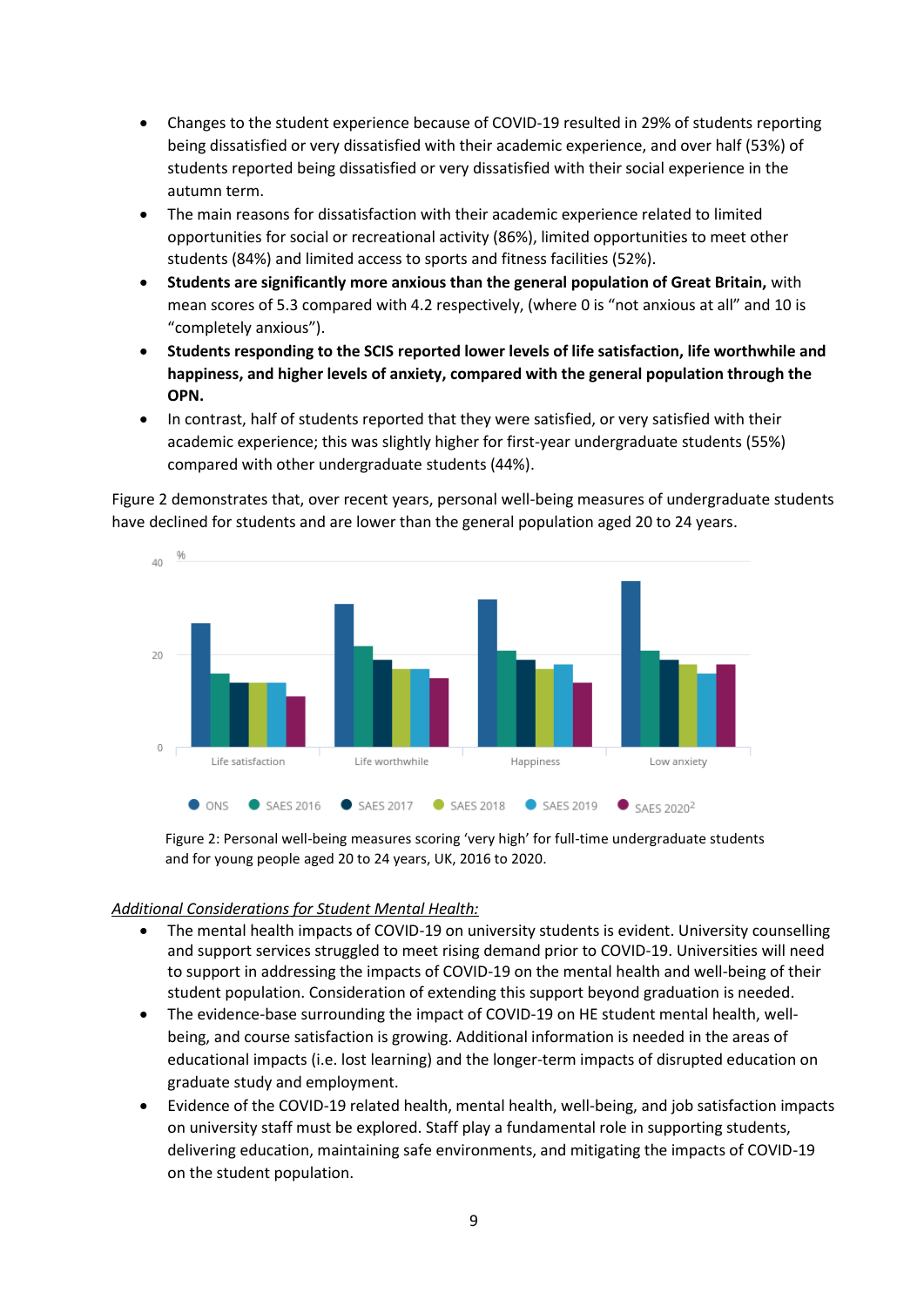#### **Bibliography**

- [1] K. A. Weeden and B. Cornwell, "The small world network of college classes: Implications for epidemic spread on a University Campus," *Sociological Science,* vol. 7, no. 9, p. 222–241, 2020.
- [2] M. M. D. Shao-Yi Cheng, "How to Safely Reopen Colleges and Universities During COVID-19: Experiences From Taiwan," *Annals of Internal Medicine,* vol. 173, no. 8, 2020.
- [3] J. R. P. Philip T Gressman, "Simulating COVID-19 in a university environment," *Math BioSci,* vol. 328, 2020.
- [4] T. Berger-Gillam, J. Cole, K. Gharbi and ". al", "Norwich COVID-19 testing initiative pilot: evaluating the feasibility of asymptomatic testing on a university campus," *Journal of Public Health,* no. https://doi.org/10.1093/pubmed/fdaa194, 2020.
- [5] ONS, "Coronavirus and the impact on students in higher education in England: September to December 2020," 2020.
- [6] ONS, "Student Covid Insights Survey (Pilot), 20 November to 25 November".
- [7] SPI-B, "Increasing adherence to COVID-19 preventative behaviours among young people," 2020.
- [8] SPI-B, "How important is symptom recognition in leading people to seek a test for COVID-19?," 2020.
- [9] SPI-B, "Key behavioural issues relevant to test, trace, track and isolate," 2020.
- [10] SAGE, "Priniciples for Managing SARS-Cov-2 Transmission Associated with Higher Education," 2020.
- [11] SPI-B, "The impact of financial and other targeted support on rates of self-isolation or quarantine," 2020.
- [12] H. Rashid, J. K. Yin, K. Ward, C. King, H. Seale and R. Booy, "Assessing Interventions To Improve Influenza Vaccine Uptake Among Health Care Workers," *Health Affairs,* vol. 35, no. 2, 2016.
- [13] SAGE Multidisciplinary Task and Finish Group on Mass Testing, "Behavioural Considerations," 2020.
- [14] E. Mahase, "Covid-19: Universities roll out pooled testing of students in bid to keep campuses open," *BMJ,*  vol. 370, 2020.
- [15] King's College London, "Lateral Flow antigen testing for coronavirus (COVID-19)," [Online]. Available: https://kingsbooking.kcl.ac.uk/bookacovidtest/. [Accessed January 2021].
- [16] University of Bristol, "Mass testing for COVID-19," [Online]. Available: https://www.bristol.ac.uk/students/your-studies/study-2020/health-safety/mass-covid-testing/. [Accessed January 2021].
- [17] K. L. Edmunds, L. Bowater, J. Brainard, J.-C. d. Coriolis, I. Lake, R. R. Malik, L. Newark, N. Ward, K. Yeoman and P. R. Hunter, "The COVID University Challenge: a Hazard Analysis of Critical Control Points Assessment of the Return of Students to Higher Education Establishments," https://doi.org/10.1101/2020.12.11.20247676, 2020.
- [18] NUS, "COVID-19 and Students Survey Report," 2020.
- [19] DfE, "Additional information on Higher Education Settings in England: Note to SAGE to support COVID19 modelling," 2020.
- [20] L. Thomas, "Commuter Students during and after Covid-19," June 2020. [Online]. Available: https://www.ukat.uk/media/1477/engaging-commuter-students-during-after-the-covid-19-pandemic.pdf.
- [21] E. García and E. Weiss, "The teacher shortage is real, large and growing, and worse than we thought," *Economic Policy Institute,* 2019.
- [22] ONS, "How has coronavirus (COVID-19) spread among students in England?", 2020
- [23] C. S. Maher, T. Hoang and A. Hindery, "Fiscal Responses to COVID‐19: Evidence from Local Governments and Nonprofits," *Public Administration Review,* vol. 80, no. 4, 2020.
- [24] C. Leavey, A. Eastaugh and M. Kane, "Building the case to protect young people's future health," *The Health Foundation,* 30 August 2020.
- [25] J. Mossong, N. Hens, M. Jit, P. Beutels, K. Auranen, R. Mikolajczyk, M. Massari, S. Salmaso, G. S. Tomba, J. Wallinga, J. Heijne, M. Sadkowska-Todys, M. Rosinska and J. Edmunds, "Social Contacts and Mixing Patterns Relevant to the Spread of Infectious Diseases," *PLOS Medicine,* March 2008.
- [26] B. Auxier, M. Anderson, A. Perrin and E. Turner, "Parenting Children in the Age of Screens," *Pew Research Center,* 2020.